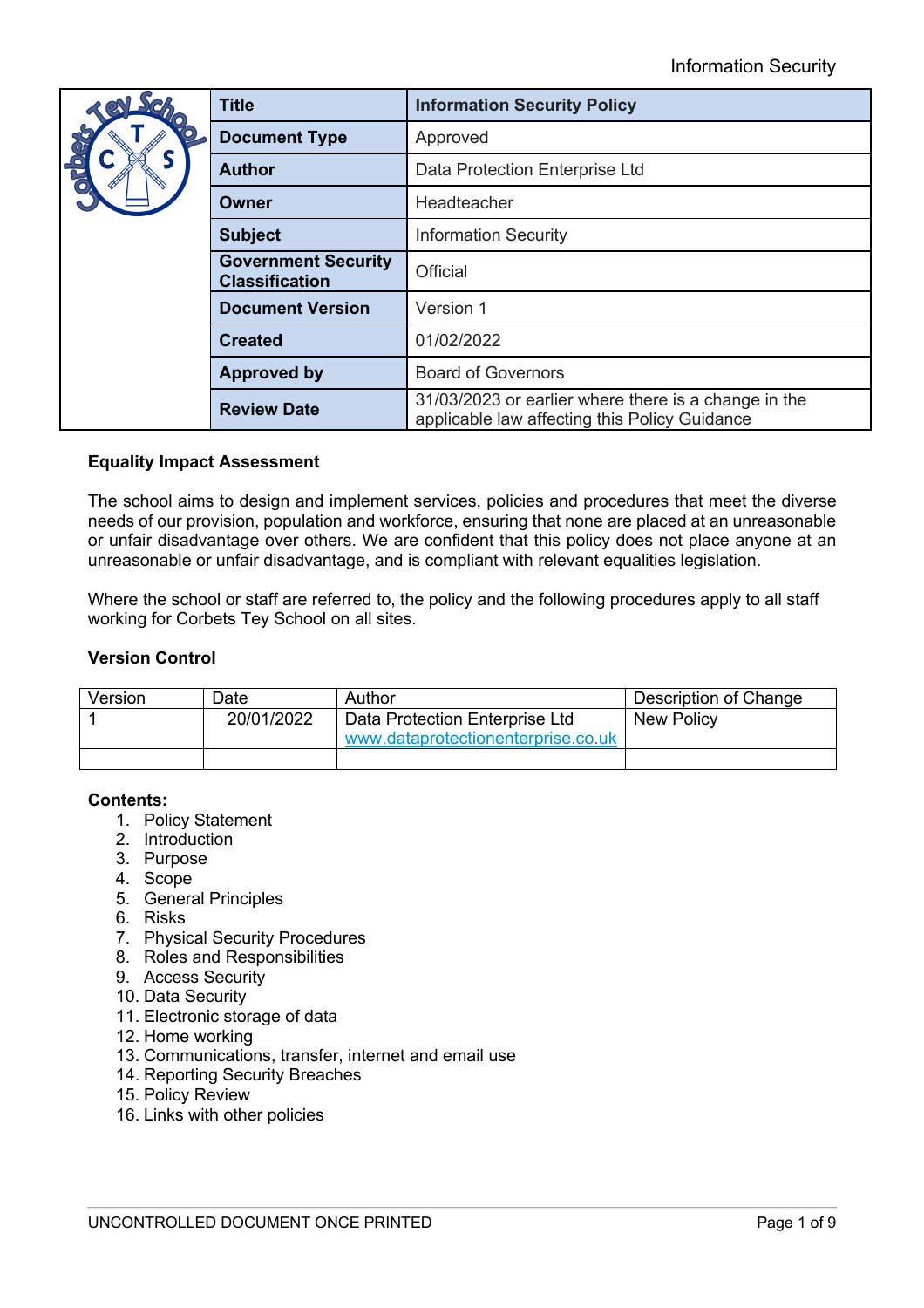#### **POLICY STATEMENT**

The UK General Data Protection Regulation (GDPR) aims to protect the rights of individuals personal data when it is obtained, stored, processed or supplied and requires that organisations take appropriate security measures against unauthorised access, alteration, disclosure or destruction of personal data.

Corbets Tey School (hereinafter referred to as 'the School') is dedicated to ensuring the protection of all information assets within the keeping of the School.

High standards of confidentiality, integrity and availability of information will be maintained at all times.

The School will demonstrate support for, and commitment to, information and cyber security through the issue and maintenance of an information security policy within the school including the supporting guidance documents which are listed below.

This Policy sets out the measures taken by the School to achieve this, including to: -

- protect against potential breaches of confidentiality;
- ensure that all information assets and IT facilities are protected against damage, loss or misuse;
- support the School Data Protection Policy in ensuring all staff are aware of and comply with UK law and School procedures applying to the processing of data; and
- increase awareness and understanding at the School of the requirements of information security and the responsibility for staff to protect the confidentiality and integrity of the information that they process.

#### **1. INTRODUCTION**

Information Security can be defined as the protection of information and information systems from unauthorised access, use, disclosure, disruption, modification or destruction.

For the avoidance of doubt, the term 'mobile devices' used in this policy refers to any removable media or mobile device that stores data. This includes, but is not limited to, laptops, tablets, digital cameras, memory sticks and smartphones.

#### **2. PURPOSE**

Information is a major asset that the School has a responsibility and requirement to protect. The secure running of the School is dependent on information being held safely and securely.

Information used by the School exists in many forms and this policy includes the protection of information stored electronically, transmitted across networks and printed or written on paper. It also includes any information assets in Cyberspace (The Cloud). UK Cyber Security Strategy 2011 defined Cyberspace as:

*"Cyberspace is an interactive domain made up of digital networks that is used to store, modify and communicate information. It includes the internet, but also the other information systems that support our businesses, infrastructure and services".* 

Protecting personal information is a legal requirement under Data Protection Law.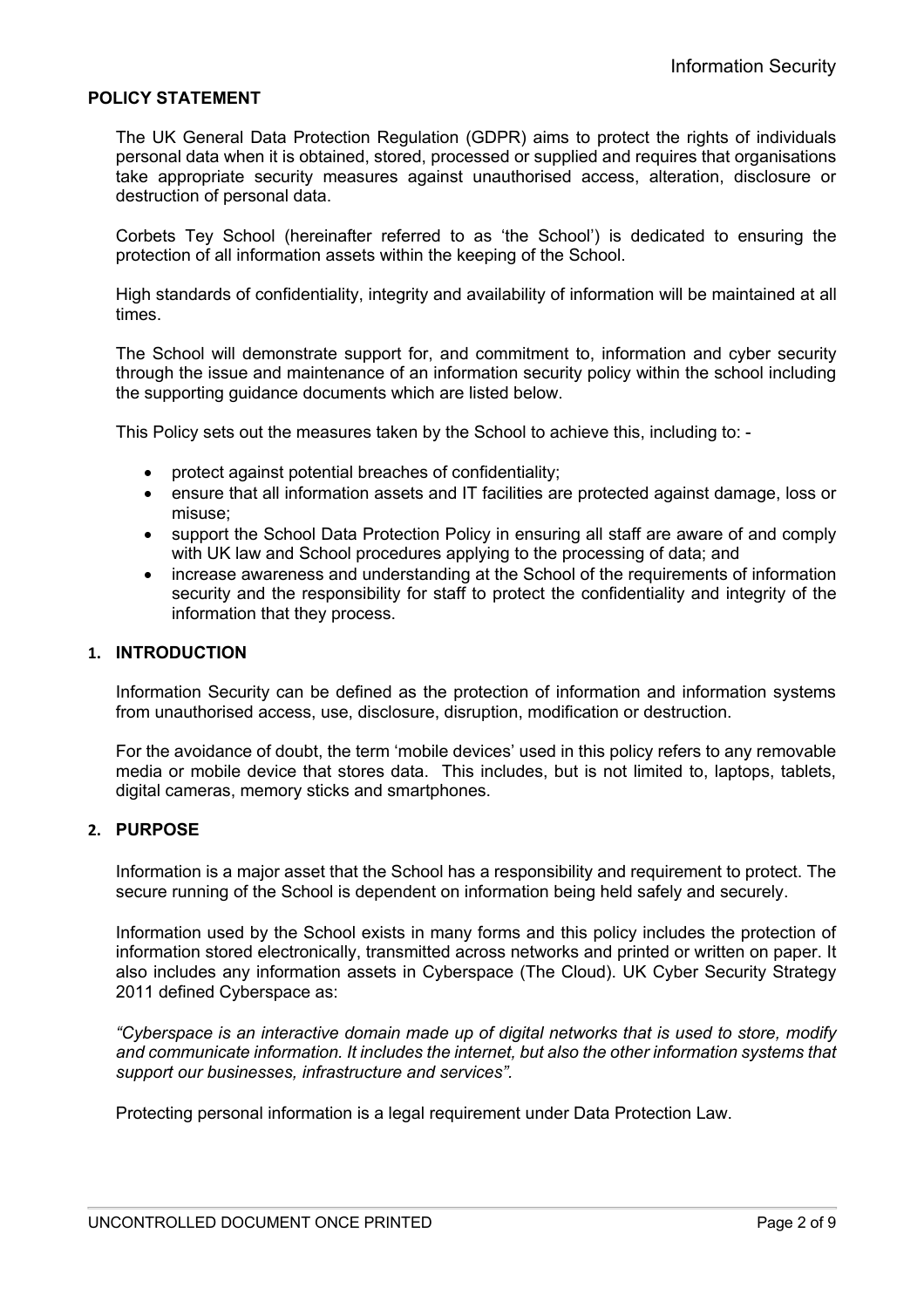The School must ensure that it can provide appropriate assurances to its students, parents and staff about the way that it looks after information ensuring that their privacy is protected, and their personal information is handled professionally.

Protecting information assets is not simply limited to covering the information (electronic data or paper records) that the School maintains, it also addresses who has access to that information, the processes they follow, and the physical computer equipment used to access them.

This policy details the basic requirements and responsibilities for the proper management of information assets.

## **3. SCOPE**

This Information Security Policy and associated guidance documents, as listed below, apply to all systems, written, spoken and electronic information held, used or transmitted by or on behalf of the School, in whatever media. This includes information held on computer systems, paper records, hand-held devices and information transmitted orally.

This policy applies to all members of staff, including temporary workers, contractors, volunteers, interns, governors and any and all third parties authorised to use the IT systems. All members of staff are required to familiarise themselves with its content and comply with provisions contained in it. Breach of this policy will be treated as a disciplinary offence which may result in disciplinary action under the School's Disciplinary Policy and Procedure up to and including summary dismissal depending on the seriousness of the breach.

This policy does not form part of any individual's terms and conditions of employment with the School and is not intended to have contractual effect. Changes to data protection legislation will be monitored and further amendments may be required to this policy in order to remain compliant with legal obligations and school policies that make up the School's information systems. This includes all Governors, school staff and agents of the School who have access to Information Systems or information used for school purposes.

### **4. GENERAL PRINCIPLES**

All data stored on School IT systems are to be classified appropriately (including, but not limited to, personal data, sensitive personal data and confidential information).

All data so classified must be handled appropriately in accordance with its classification.

All data stored on School IT Systems or paper records shall be available only to members of staff with legitimate need for access and shall be protected against unauthorised access and/or processing and against loss and/or corruption.

All IT Systems are to be installed, maintained, serviced, repaired, and upgraded by IT Consultant or by such third party/parties as the Headteacher may authorise.

The responsibility for the security and integrity of all IT Systems and the data stored thereon (including, but not limited to, the security, integrity, and confidentiality of that data) lies with the Headteacher unless expressly stated otherwise.

All staff have an obligation to report actual and potential data protection compliance failures to the School Data Protection Officer who shall investigate the breach.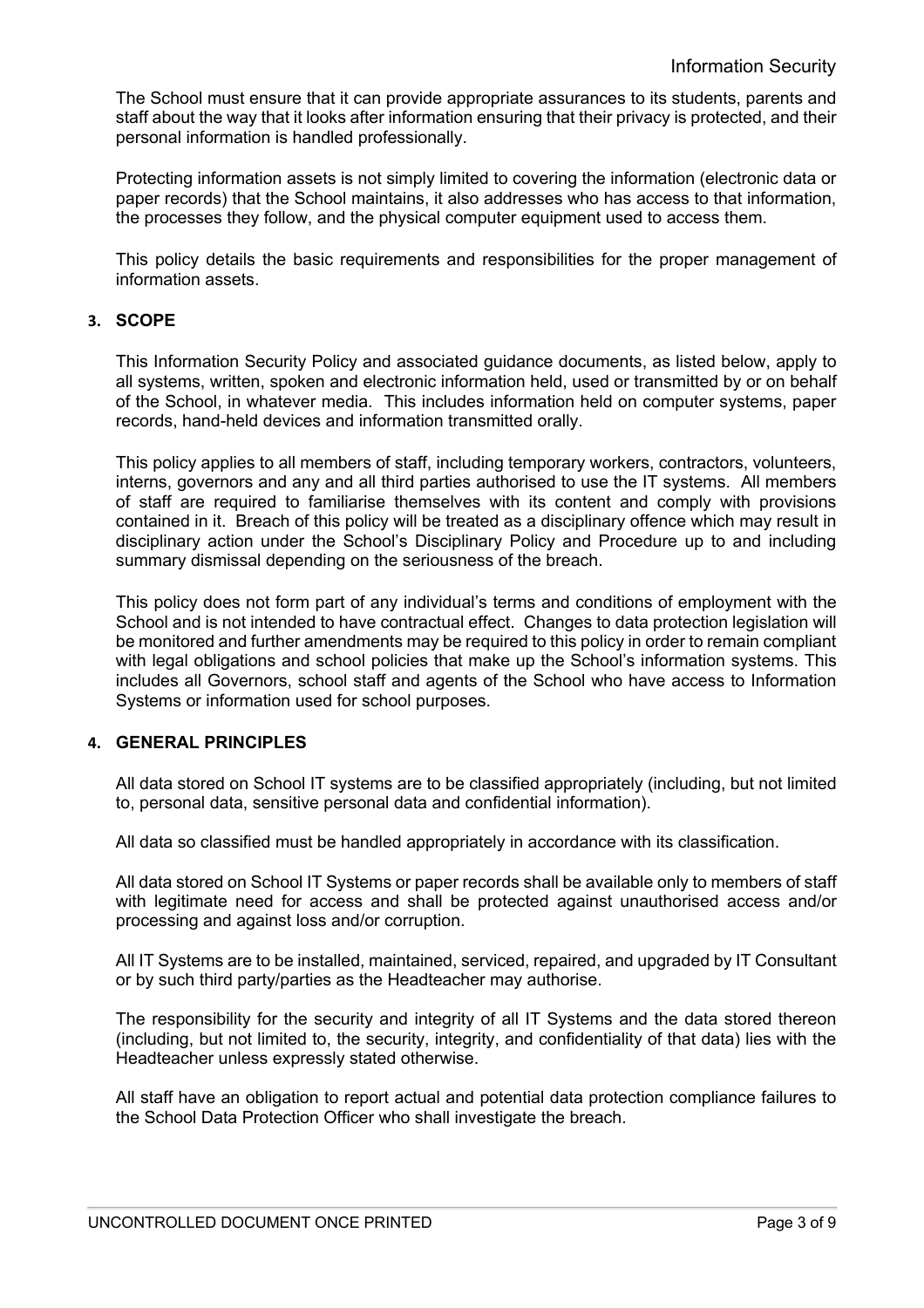## **5. RISKS**

The School recognises that there are risks associated with users accessing and handling information in order to conduct official school business.

The School is committed to maintaining and improving information security and minimising its exposure to risks. It is the policy of the School to use all reasonable, practical and cost-effective measures to ensure that:

- Information will be protected against unauthorised access and disclosure
- The confidentiality of information will be assured
- The integrity and quality of information will be maintained
- Authorised staff, when required, will have access to relevant school systems and information
- Business continuity and disaster recovery plans for all critical activities will be produced, tested and maintained
- Access to information and information processing facilities by third parties will be strictly controlled with detailed responsibilities written into contract/documented agreements
- All breaches of information and cyber security, actual and suspected, will be reported and investigated. Corrective action will be taken.
- Information security training will be available to staff on request

Non-compliance with this policy could have a significant effect on the efficient operation of the School and may result in financial loss and embarrassment.

## **6. PHYSICAL SECURITY AND PROCEDURES**

Paper records and documents containing personal information, sensitive personal information, and confidential information shall be positioned in a way to avoid them being viewed by people passing by as much as possible, e.g. through windows. At the end of the working day, or when you leave your desk unoccupied, all paper documents shall be securely locked away to avoid unauthorised access.

Available locked filing cabinets and locked cupboards shall be used to store paper records when not in use.

Paper documents containing confidential personal information should not be left on office and classroom desks, on staffroom tables, or pinned to noticeboards where there is general access unless there is legal reason to do so and/or relevant consents have been obtained. You should take particular care if documents have to be taken out of school.

The physical security of buildings and storage systems shall be reviewed on a regular basis. If you find the security to be insufficient, you must inform the Headteacher as soon as possible. Increased risks of vandalism and or burglary shall be taken into account when assessing the level of security required.

The School carry out regular checks of the buildings and storage systems to ensure they are maintained to a high standard.

The School close the school gates during certain hours to prevent unauthorised access to the building. An alarm system is set nightly.

CCTV Cameras are in use at the School and monitored by Office Staff.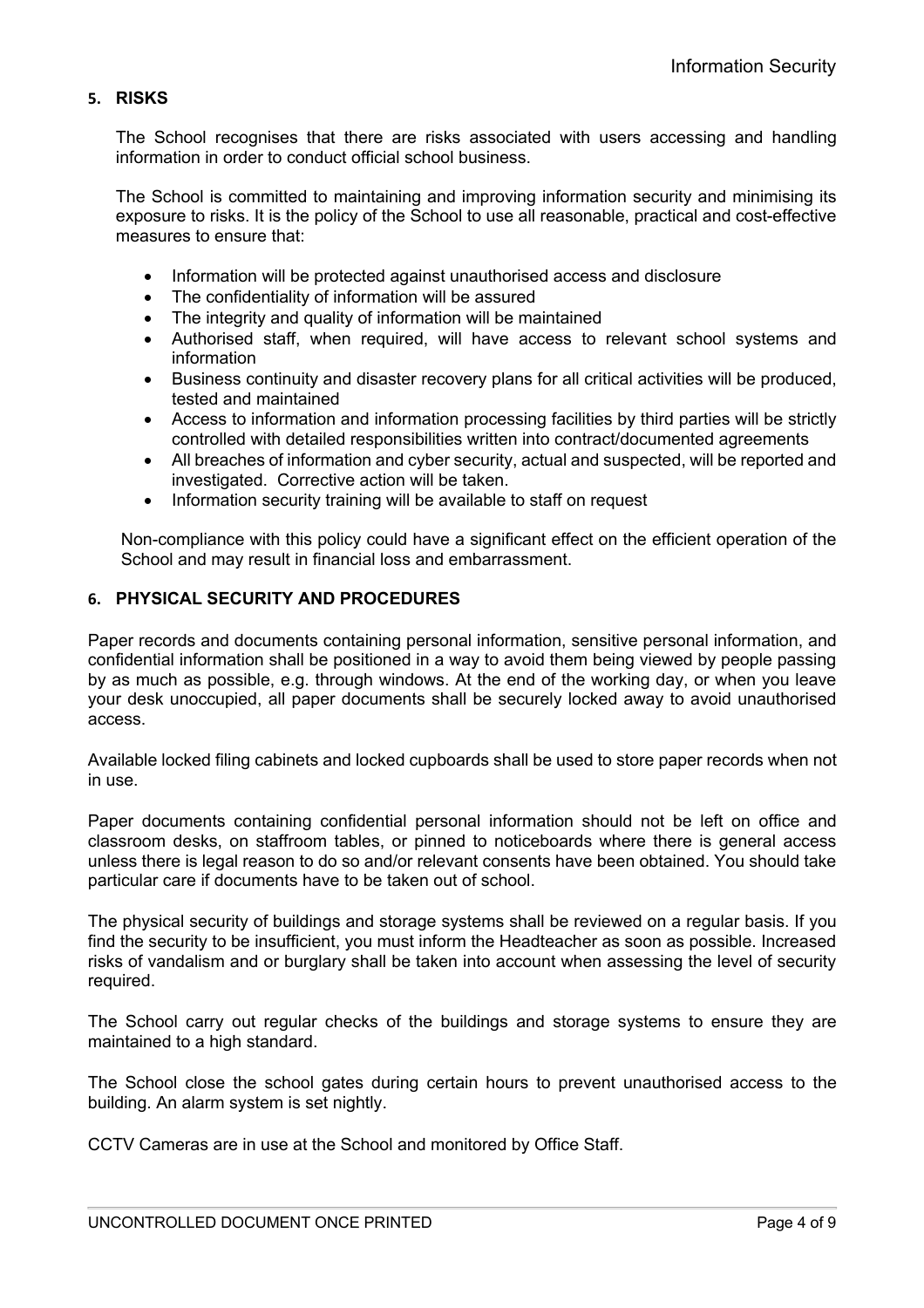Visitors should be required to sign in at the reception, accompanied at all times by a member of staff and never be left alone in areas where they could have access to confidential information.

## **7. ROLES AND RESPONSIBILITIES**

It is the responsibility of each member of staff to adhere to this policy, standards and procedures. It is the School's responsibility to ensure the security of their information, ICT assets and data. All members of the School have a role to play in information security.

The Headteacher in conjunction with the Senior Leadership Team and IT consultant shall be responsible for the following:

a) ensuring that all IT Systems are assessed and deemed suitable for compliance with the School's security requirements:

b) ensuring that IT Security standards within the School are effectively implemented and regularly reviewed, working in consultation with the School's management, and reporting the outcome of such reviews to the School's management;

c) ensuring that all members of staff are kept aware of this policy and of all related legislation, regulations, and other relevant rules whether now or in the future in force, including, but not limited to, the GDPR and the Computer Misuse Act 1990.

Furthermore, the IT Consultant, in conjunction with the Headteacher and Senior Leadership Team shall be responsible for the following:

a) assisting all members of staff in understanding and complying with this policy;

b) providing all members of staff with appropriate support and training in IT Security matters and use of IT Systems;

c) ensuring that all members of staff are granted levels of access to IT Systems that are appropriate for each member, taking into account their job role, responsibilities, and any special security requirements;

d) receiving and handling all reports relating to IT Security matters and taking appropriate action in response [including, in the event that any reports relating to personal data, informing the Data Protection Officer];

e) taking proactive action, where possible, to establish and implement IT security procedures and raise awareness among members of staff;

f) monitoring all IT security within the School and taking all necessary action to implement this policy and any changes made to this policy in the future; and

g) ensuring that regular backups are taken of all data stored within the IT Systems at regular intervals and that such backups are stored at a suitable location offsite.

## **All Staff**

All members of staff must comply with all relevant parts of this policy at all times when using the IT Systems.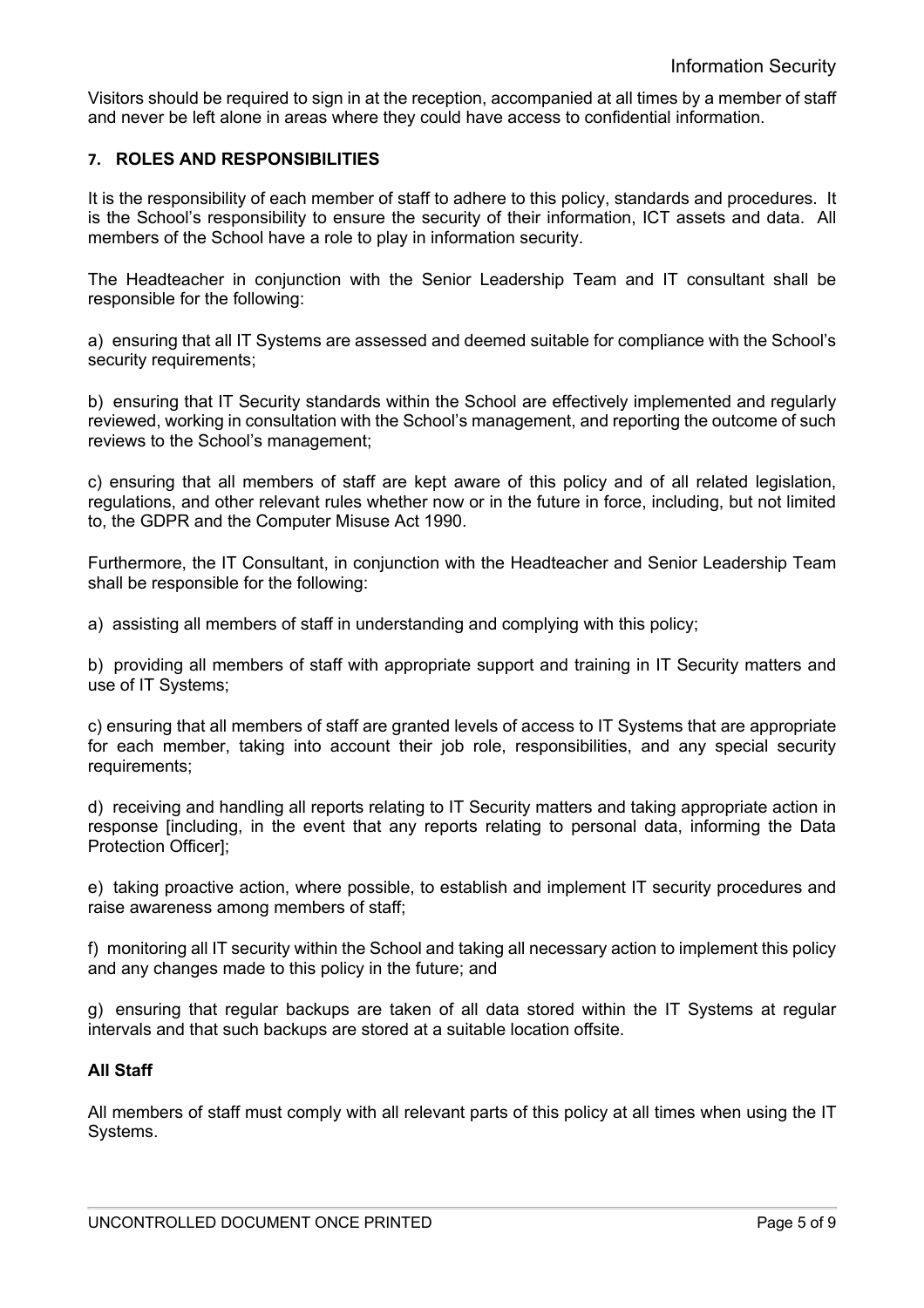Computers and other electronic devices should be locked when not in use to minimise the accidental loss or disclosure.

Staff must immediately inform the Data Protection Officer of any and all security concerns relating to the IT Systems which could or has led to a data breach as set out in the Breach Notification Policy.

Any other technical problems (including, but not limited to, hardware failures and software errors) which may occur on the IT Systems shall be reported to a member of the Senior Leadership Team immediately.

You are not entitled to install any software of your own without the approval of the Headteacher. Any software belonging to you must be approved by the Headteacher and may only be installed where that installation poses no security risk to the IT Systems and where the installation would not breach any licence agreements to which that software may be subject. Prior to installation of any software onto the IT Systems, you must obtain written permission by the Headteacher. This permission must clearly state which software you may install, and onto which computer(s) or device(s) it may be installed.

Physical media (e.g. USB memory sticks or disks of any kind) may not be used for transferring files. The Headteachers approval must be obtained prior to transferring of files using cloud storage systems.

If you detect any virus this must be reported immediately to the IT Consultant and Data Protection Officer (this rule shall apply even where the anti-virus software automatically fixes the problem).

## **8. ACCESS SECURITY**

All members of staff are responsible for the security of the equipment allocated to or used by them and must not allow it to be used by anyone other than in accordance with this policy.

The School has a secure firewall and anti-virus software in place. These prevent individuals from unauthorised access and to protect the School's network. The School also teach individuals about e-safety to ensure everyone is aware of how to protect the School's network and themselves.

All IT Systems (in particular mobile devices) shall be protected with a secure password or passcode, or such other form of secure log-in system as approved by the IT Department. Biometric log-in methods can only be used if approved by the IT Department.

All passwords must, where the software, computer, or device allows:

a) be at least 6 characters long including numbers, letters and a special character (eg:  $\frac{6}{5}$ ;

b) be changed on a regular basis;

c) not be obvious or easily guessed (e.g. birthdays or other memorable dates, memorable names, events, or places etc.)

Passwords must be kept confidential and must not be made available to anyone else unless authorised by a member of the Senior Leadership Team who will liaise with the IT Consultant as appropriate and necessary. Any member of staff who discloses his or her password to another employee in the absence of express authorisation will be liable to disciplinary action under the School's Disciplinary Policy and Procedure. Any member of staff who logs on to a computer using another member of staff's password will be liable to disciplinary action up to and including summary dismissal for gross misconduct.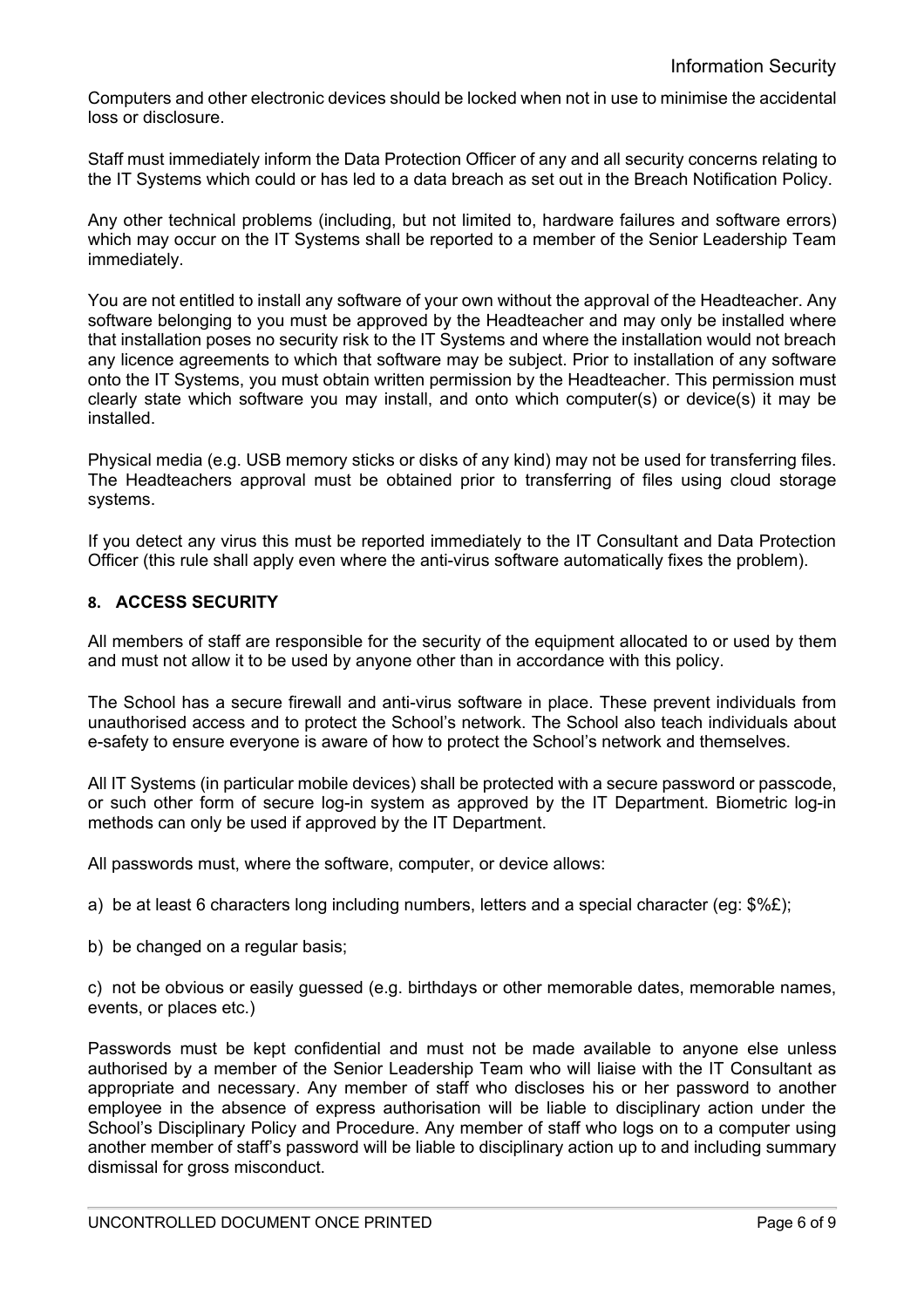If you forget your password, you should notify the IT Consultant and a member of the Senior Leadership Team to have your access to the IT Systems restored. You must set up a new password immediately upon the restoration of access to the IT Systems.

You should not write down passwords if it is possible to remember them. If necessary, you may write down passwords provided that you store them securely (e.g. in a locked drawer or in a secure password database).

Passwords should never be left on display for others to see. Computers and other electronical devices with displays and user input devices (e.g. mouse, keyboard, touchscreen etc.) shall be protected with a screen lock that will activate after a period of inactivity. You may not change this this time period or disable the lock.

All mobile devices provided by the School, shall be set to lock, sleep, or similar, after a period of inactivity, requiring a password, passcode, or other form of log-in to unlock, wake or similar. You may not alter this time period.

Staff should be aware that if they fail to log off and leave their terminals unattended, they may be held responsible for another user's activities on their terminal in breach of this policy, the School's Data Protection Policy and/or the requirement for confidentiality in respect of certain information.

## **9. DATA SECURITY**

Personal data sent over the school network will be encrypted or otherwise secured.

All members of staff are prohibited from downloading, installing or running software from external sources without obtaining prior authorisation from the Headteacher who will consider bona fide requests for work purposes. Please note that this includes instant messaging programs, screen savers, photos, video clips, games, music files and opening any documents or communications from unknown origins. Where consent is given all files and data should always be virus checked before they are downloaded onto the School's systems.

You may connect your own devices (including, but not limited to, laptops, tablets, and smartphones) to the School's Wi-Fi provided that you follow the School's requirements and instructions governing this use. All usage of your own device(s) whilst connected to the School's network or any other part of the IT Systems is subject to all relevant School Policies (including, but not limited to, this policy). The Headteacher may at any time request the immediate disconnection of any such devices without notice.

# **10. ELECTRONIC STORAGE OF DATA**

All portable data, and in particular personal data, should be stored on encrypted drives using methods recommended by the IT Consultant.

No data to be stored electronically on physical media.

You should not store any personal data on any mobile device, where such device belongs to the School.

Data may only be stored on the School's computer network in order for it to be backed up.

All electronic data must be securely backed up by the end of the each working day and is done by Automated Processing.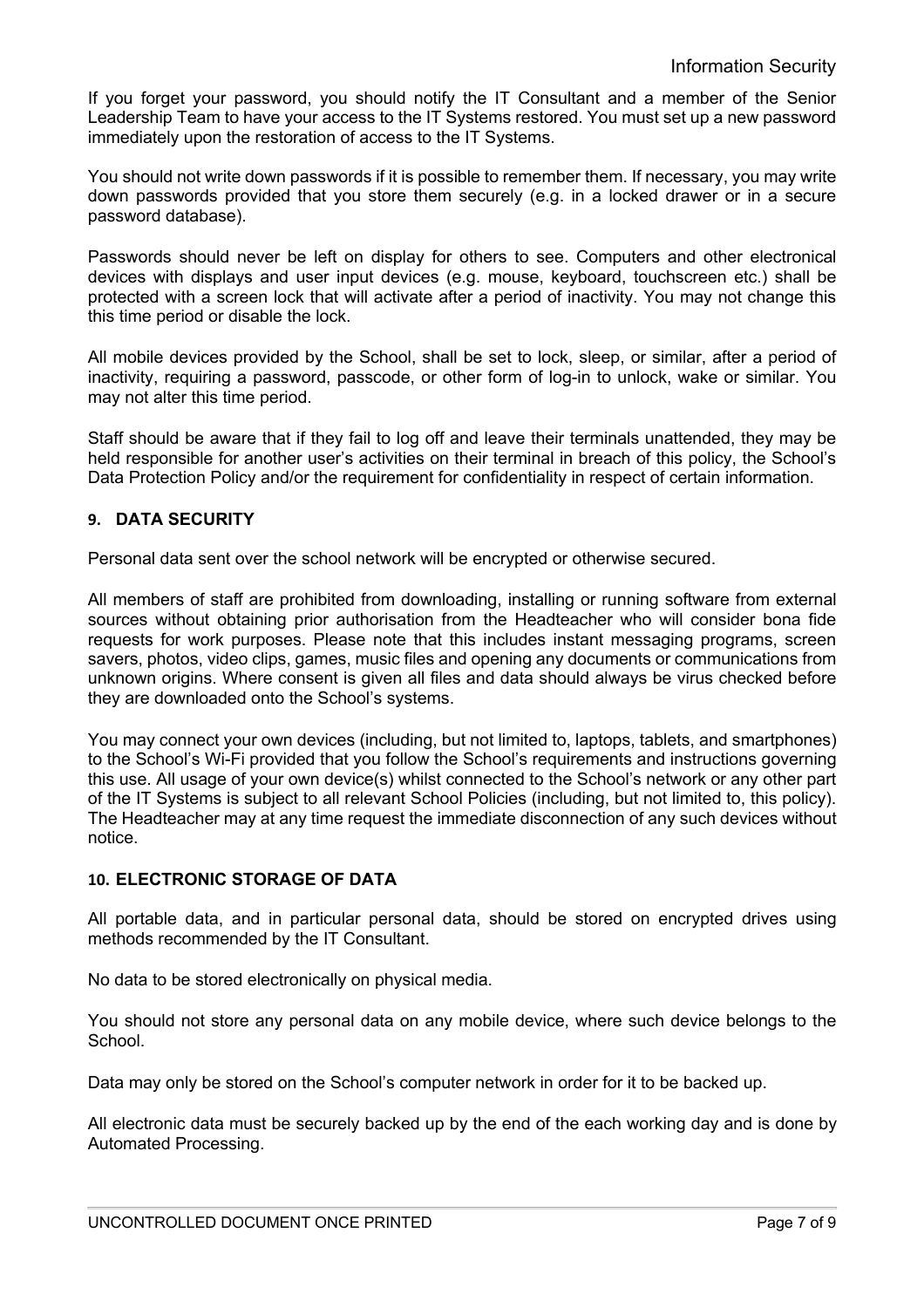### **11. HOME WORKING**

You should not take confidential or other information home without prior permission of the Headteacher, and only do so where satisfied appropriate technical and practical measures are in place within your home to maintain the continued security and confidentiality of that information.

When you have been given permission to take confidential or other information home, you must ensure that:

- a) the information is kept in a secure and locked environment where it cannot be accessed by family members or visitors; and
- b) all confidential material that requires disposal is shredded or, in the case of electronical material, securely destroyed, as soon as any need for its retention has passed.

#### **12. COMMUNICATIONS, TRANSFER, INTERNET AND EMAIL USE**

When using the School's IT Systems, you are subject to and must comply with the School's Acceptable User Policy.

The School work to ensure the systems do protect students and staff and are reviewed and improved regularly.

If staff or students discover unsuitable sites or any material which would be unsuitable, this should be reported to a member of the Senior Leadership Team.

Regular checks are made to ensure that filtering methods are appropriate, effective and reasonable and that users access only appropriate material as far as possible. This is not always possible to guarantee, and the school cannot accept liability for the material accessed or its consequence.

All personal information, and in particular sensitive personal information and confidential information should be encrypted before being sent by email or sent by tracked DX (document exchange) or recorded delivery. You may not send such information by fax unless you can be sure that it will not be inappropriately intercepted at the recipient fax machine.

Postal, DX, fax and email addresses and numbers should be checked and verified before you send information to them. In particular you should take extra care with email addresses where autocomplete features may have inserted incorrect addresses.

You should be careful about maintaining confidentiality when speaking in public places.

You should make sure to mark confidential information 'confidential' and circulate this information only to those who need to know the information in the course of their work for the School.

Personal or confidential information should not be removed from the School without prior permission from the Headteacher except where the removal is temporary and necessary. When such permission is given you must take all reasonable steps to ensure that the integrity of the information and the confidentiality are maintained. You must ensure that the information is:

- a) not transported in see-through or other un-secured bags or cases:
- b) not read in public places (e.g. waiting rooms, cafes, trains, etc.); and
- c) not left unattended or in any place where it is at risk (e.g.in car boots, cafes, etc.)

## **13. REPORTING SECURITY BREACHES**